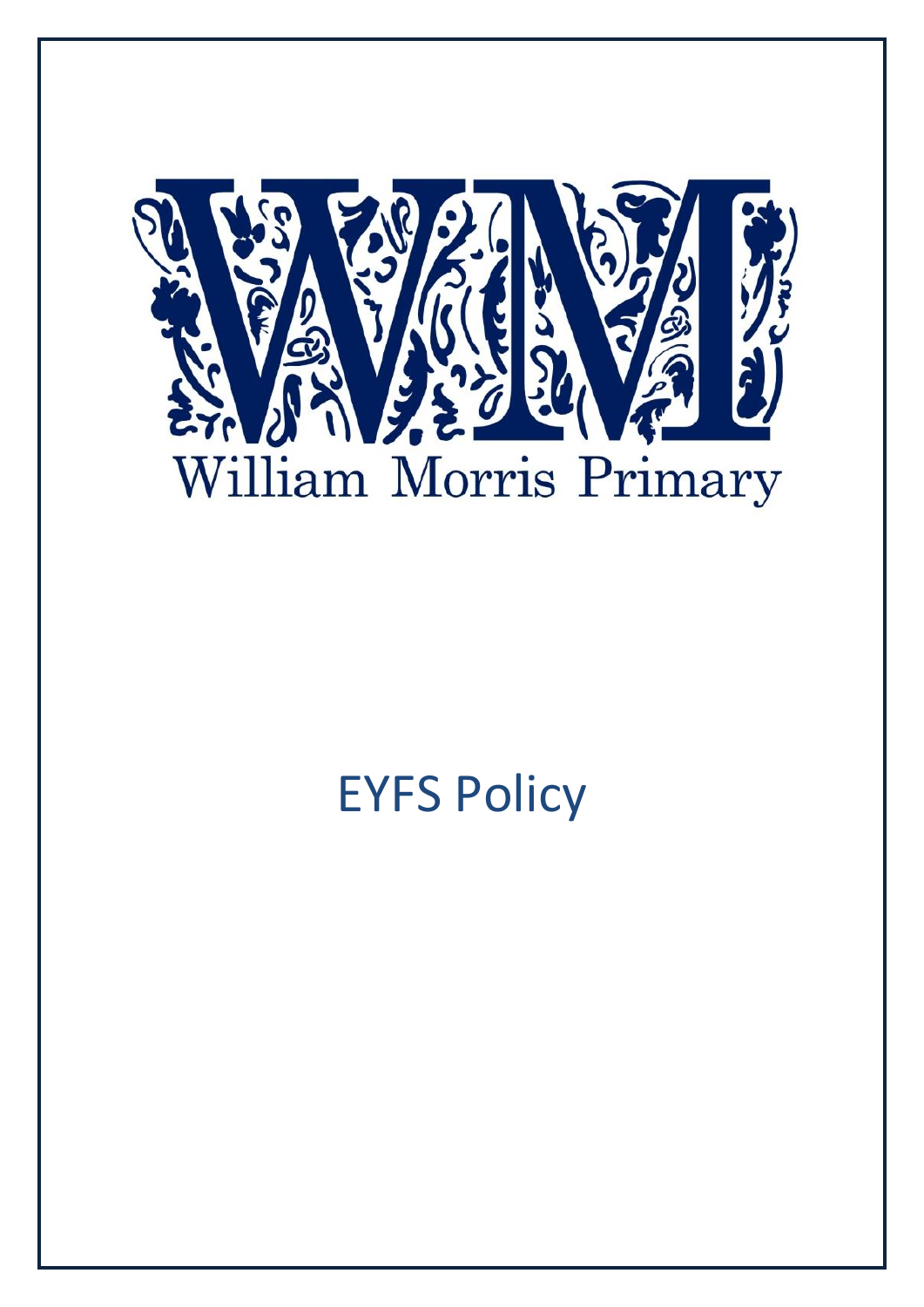#### **Introduction**

At William Morris Primary School we use the term Early Years Foundation Stage to refer to the time from when a child enters Reception (and in the future this will include Nursery) to the end of the Reception year. (Please refer to admissions/induction policy for details.) This early development and learning is a distinct phase in each child's education and should provide an essential and firm foundation for their future school life.

"Every child deserves the best possible start in life and support to fulfil their potential. A child's experience in the early years has a major impact on their future life chances. A secure, safe and happy childhood is important in it's own right and it provides the foundation for children to make the most of their abilities and talents as they grow up."

Early Years Foundation Stage Profile, Department for Children, Schools and Families 2012.

## **Principles**

The EYFS is based upon four principles:

- 1. **A Unique Child**. We recognise that every child is a competent learner who can be resilient, capable, confident and self-assured. We recognise that children develop in individual ways and at varying rates. Children's attitudes and dispositions to learning are influenced by feedback from others; we use praise and encouragement as well as celebration and recognition to encourage and develop a positive attitude to learning inside and out.
- 2. **Positive Relationships**. We recognise that children learn to be strong and independent from secure relationships and aim to develop caring, respectful and professional relationships with the children and their families.
- 3. **Enabling Environments**. We recognise that the environment plays a key role in supporting and extending the children's development. Through observations we assess the children's interests, stages of development and learning needs before planning challenging and achievable activities and provision enhancements and experiences to extend their learning using natural and authentic resources.
- 4. **Learning and Development**. The Early Years Foundation Stage is organised to allow children to explore and learn securely and safely. There are areas where the children can be active, be quiet and think independently and in partnerships. The setting is organised into zones where children are able to find and locate equipment and resources independently from across the prime and specific areas.

Early childhood is the foundation on which children build the rest of their lives. At William Morris Primary School we greatly value the importance that the EYFS plays in laying secure foundations for future learning and development. However, we also believe that early childhood is valid in itself as part of life. It is important to view the EYFS as preparation for life and not simply preparation for the next stage of education.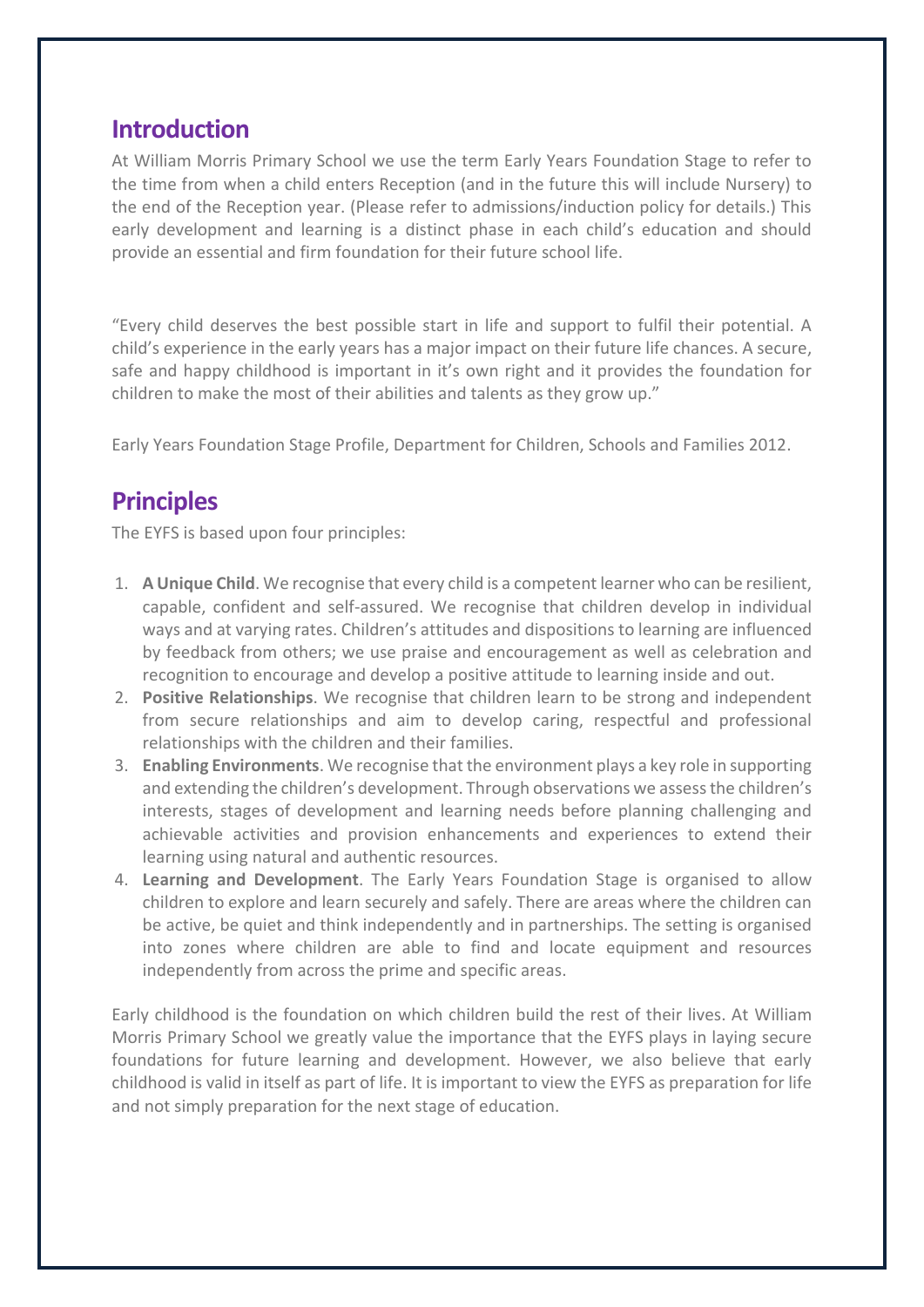#### **Approach**

The EYFS for children is from birth to five years of age. All children begin school with a wide variety of experiences and learning and it is the privilege of the adults working in the Foundation Stage to accept the task of building upon that prior learning experience. This is done through a holistic project based approach to learning. We ensure parents and guardians, support staff, external practitioners and the Foundation Stage team work effectively together to support the learning and development of the children in their care, through Child Initiated opportunities for learning at all levels and across all aspects of our curriculum and forest school.

#### **Aims**

It is every child's right to grow up in a safe, healthy environment whilst enjoying their learning, achieving at the highest standards, making good progress across the curriculum and making a positive contribution to our school family. The overarching aim of the EYFS is to help young children achieve these outcomes.

- We will provide a broad and balanced curriculum that will enable each child to develop personally, socially, emotionally, spiritually, physically, creatively and intellectually to their full potential.
- Each child is valued as an individual, and teaching and learning is based on the understanding that children develop at different rates.
- We provide a safe, challenging, stimulating, caring and sharing environment which is sensitive to the needs of the child, including children with additional needs.
- Provide a broad, balanced, relevant and creative based curriculum that will set in place firm foundations for further learning and development in Key Stage 1 and beyond.
- Provide opportunities for every child to further develop in our school specialism of Forest **Schools**
- Use and value what each child can do, assessing their individual needs and helping each child to progress.
- Enable choice and decision making, fostering independence and self-confidence.
- Work in partnership with parents, carers, families and the wider community and value their contributions ensuring that all children, irrespective of ethnicity, culture, religion, home language, family background, learning difficulties, disabilities, gender or ability.
- Provide opportunities whereby children experience a challenging and enjoyable programme of learning and development.
- Provide experiences for all children, whatever their needs, which are inclusive rather than parallel.
- Provide opportunities for children to lead their learning and thinking, building class projects and individual projects around children's interests, questioning, talents and skills, whilst maintaining a balanced approach to the curriculum.
- Provide opportunities for children to think to learn and learn to think through engagement.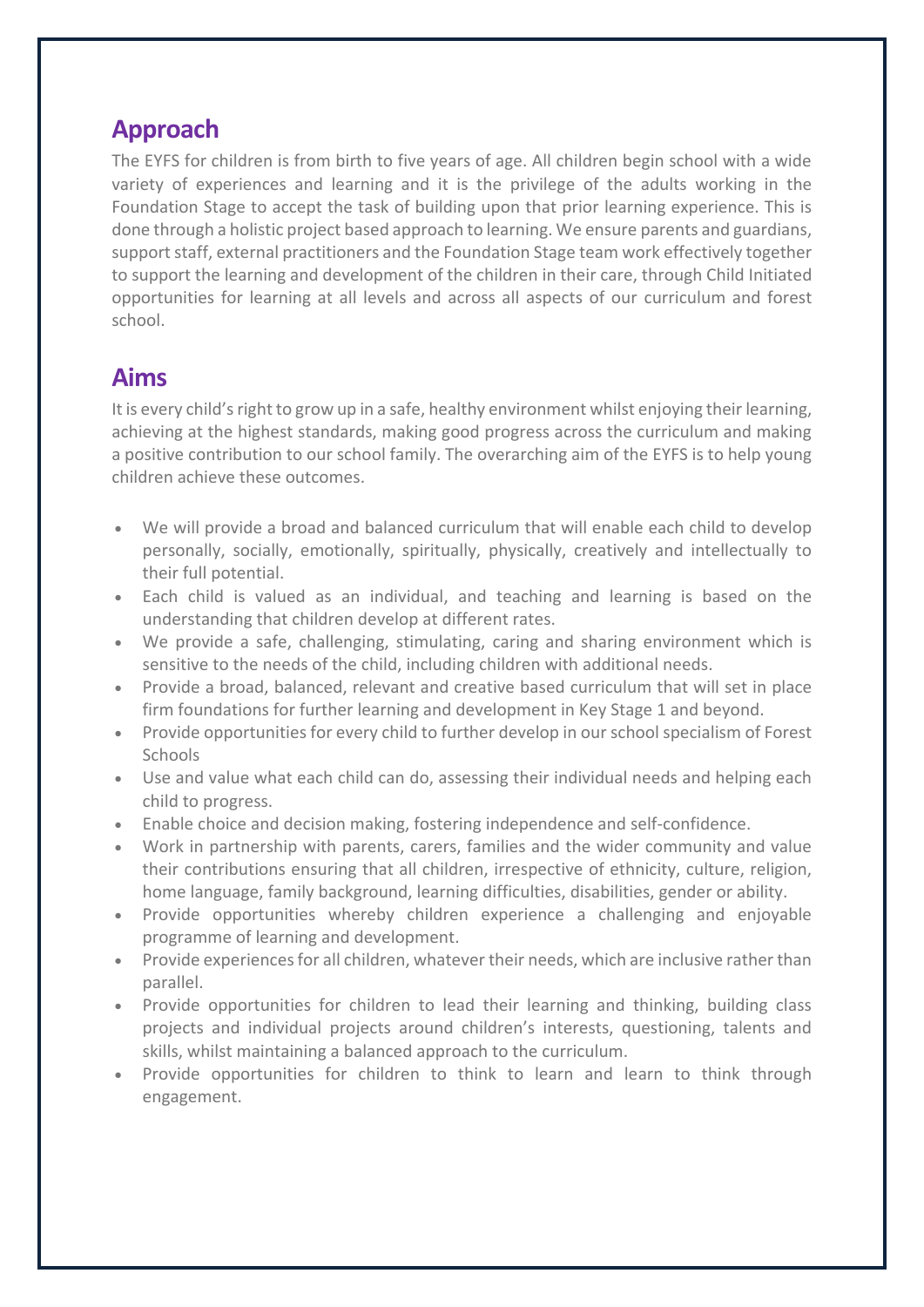#### **Learning and Development**

Learning and development is categorised into three prime areas of learning:

- Communication and language.
- Physical Development.
- Personal, Social and Emotional Development.

Additionally there are four specific areas of learning:

- Literacy
- Mathematics
- Understanding the world
- Expressive Arts and Design

Achievement of these prime and specific areas of learning is by:

Playing and exploring

- Active learning
- Focused support and challenge
- Creative and Critical Thinking

#### **Observation, Assessment and Planning**

Good planning is the key to making children's learning effective, exciting, varied and progressive. Effective learning builds on and extends what children know and can already do. Our objective led and weekly planning shows how the principles of the EYFS are put into practice and is always informed by observations we have made of the children, in order to understand and consider their current interests, development and learning needs. All staff who work in the Foundation Stage are involved in this process.

The planning within the EYFS is based around the children's interests. These plans are used by the EYFS team as a guide for weekly planning. However, we may alter these in response to the needs of the children and their interests as our projects and learning progress over time.

We make regular assessments of children's learning and we use this information to ensure that future planning reflects identified needs. Assessment in the EYFS takes the form of long, short and recorded observations and this involves the teacher and other adults as appropriate. These observations are recorded and used to inform the Senior Leadership Team. Parents and Carers are given the opportunity to meet formally with the Foundation Stage teacher twice a year and receive a formal report at the end of the year.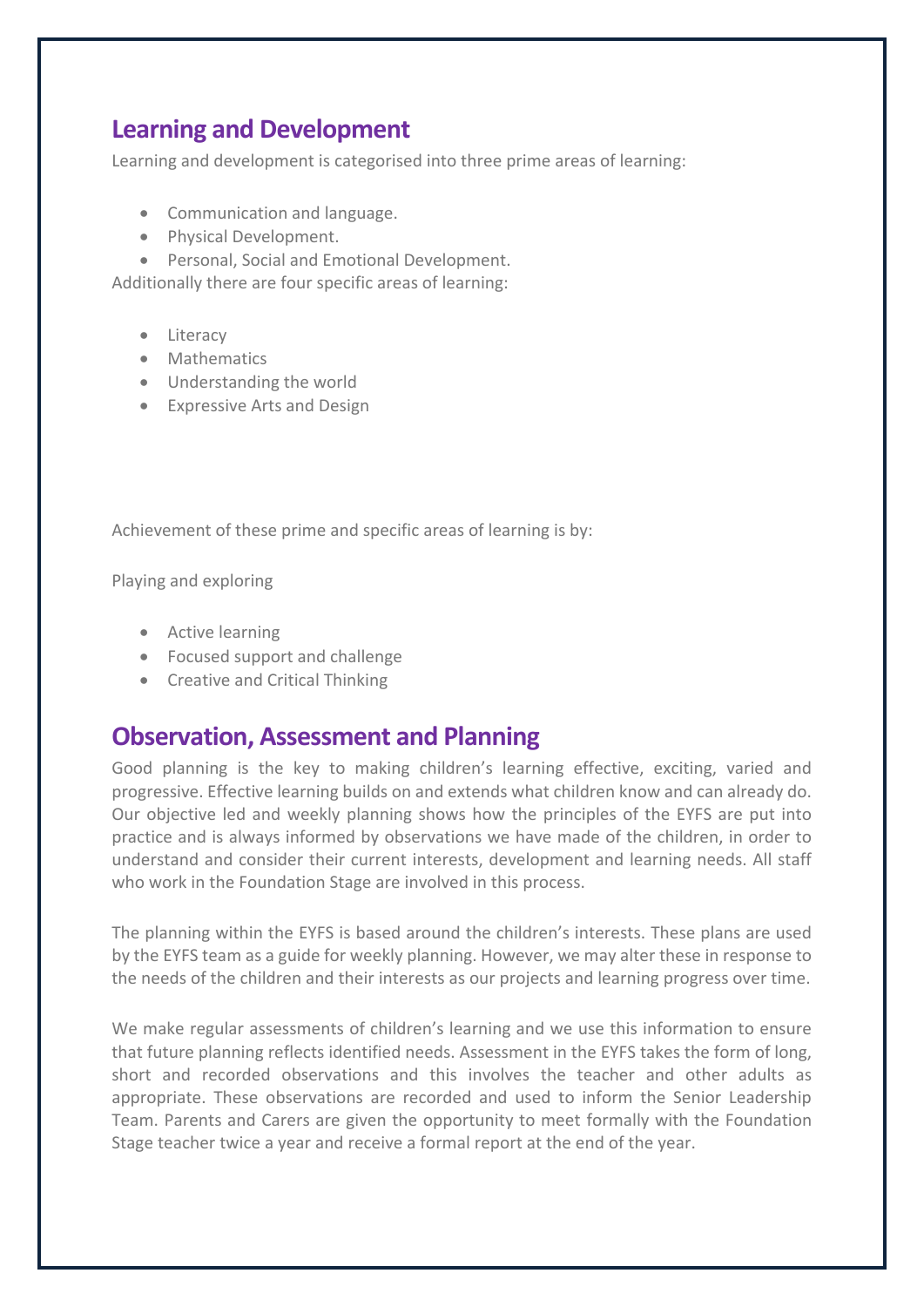## **Learning Through Play**

At William Morris Community School, we do not make a distinction between work and play. Children learn through planned and child led play activities and staff will decide when childinitiated or objective led activities would provide the most effective learning opportunities. In addition we always have one of our members of staff working as a play facilitator alongside children's play to move thinking and learning to the next level through questions, role modelling and/or partnership learning. We also come together at least four times a day for class based or group learning which focuses on key skills and knowledge including the teaching of Phonics for Reading and Writing and Mathematical Skills.

## **The Induction Process**

During the Summer Term prior to starting school the following September our induction visits are conducted:

- Foundation Stage staff will visit pre-school/Nursery settings from which September's intake will be taken.
- Parents will be invited to an induction evening and receive our handbooks and welcome pack.
- Where possible, the Foundation Stage staff will visit each child in their home environment during term 6.
- Each child and their parents and carers will be invited to spend some time at William Morris Primary School for a "Stay and Play" session prior to entry.

When children join the school in September, the following procedures will apply in order that they can gradually adjust to their new surroundings:

- During the first week, children will attend for the morning session only.
- During the second week, children will attend for the morning session and lunch only.
- During the third week and thereafter, children will attend for the full school day unless Foundation Stage staff and parents or guardians agree that it is not in the best interests of the individual child.

## **Home and School Links**

We recognise that parents and carers are a child's first and most enduring educators and we aim for the school and parents and carers to work closely together. This can have a very positive impact on a child's development but relies on a two-way flow of information and knowledge.

We will develop this working relationship between the school and parents and carers as follows:

- We will outline the school's expectations in our home school agreement.
- We will hold a parent consultation early in the year to establish how a child is settling into the school environment.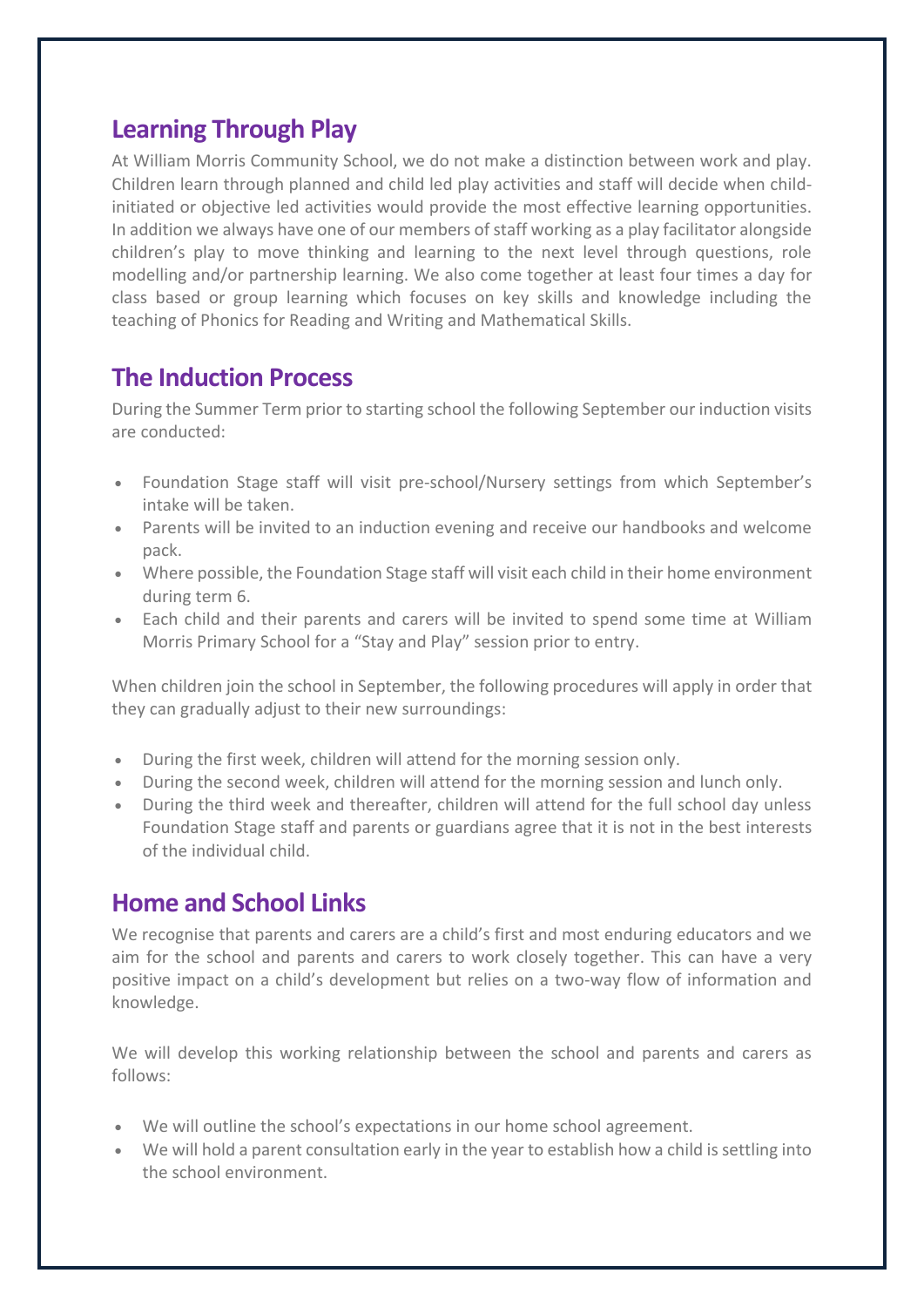- We will send home an "All About Me" book designed to enable Foundation Stage staff and parents or carers to record outstanding achievements and add to their child's learning journey.
- We will operate an "open door" policy that will allow parents and carers to discuss concerns and developments in an informal manner. Conversely, if Foundation Stage staff have concerns about the progress of a child, they will immediately approach parents and carers to discuss them.
- We will conduct family learning events for parents and carers to enable them to be familiar with the teaching methods used in school to make it easier to emulate them at home.
- We will conduct a further parent consultation later in the year to inform parents and carers formally of a child's overall progress and achievements.
- There will be opportunities for parents and carers to visit the school on a volunteer basis to assist with the children's learning. We actively welcome these partnerships.
- At the end of a term, we will invite parents and carers to visit the school informally in order to fully appreciate the work that has been produced, and/or to attend celebration events/concerts.

## **Intimate Care (see our policy)**

Intimate care is any care which involves washing, touching or carrying out an invasive procedure that most children are able to carry out themselves. However, depending on a child's age and stage of development, they may need some support, for example dressing, wiping their bottom after using the toilet and changing underwear following an accident. In most cases, intimate care is to do with personal hygiene and it is good practice for the school to inform the school nurse of all children requiring intimate care. We do encourage parents and carers to ensure that their child is as independent as possible prior to entry to our Foundation Stage setting. This is to empower your child in their learning and independence for this exciting stage in their life long learning journey.

Every child has the right to privacy, dignity and a professional approach from all staff when meeting their needs and it is important that staff work in partnership with parents to give the right support to an individual child. No intimate care is to be given without the express written permission of the parent or carers of that child and all parents and guardians will be asked to provide that permission when their child joins the Foundation setting at William Morris.

## **Inclusion, EAL and Equal Opportunities**

Children with Special Educational Needs will be supported as appropriate to enable them to access the curriculum fully. This includes children that are more able and those with specific learning difficulties and disabilities. Individual Education Plans identify targets in specific areas of learning for those children who require additional support commensurate with the school's Special Educational Needs Policy. The school's SEN Co-ordinator is responsible for providing additional information and advice to staff and parents and for arranging external intervention and support as necessary.